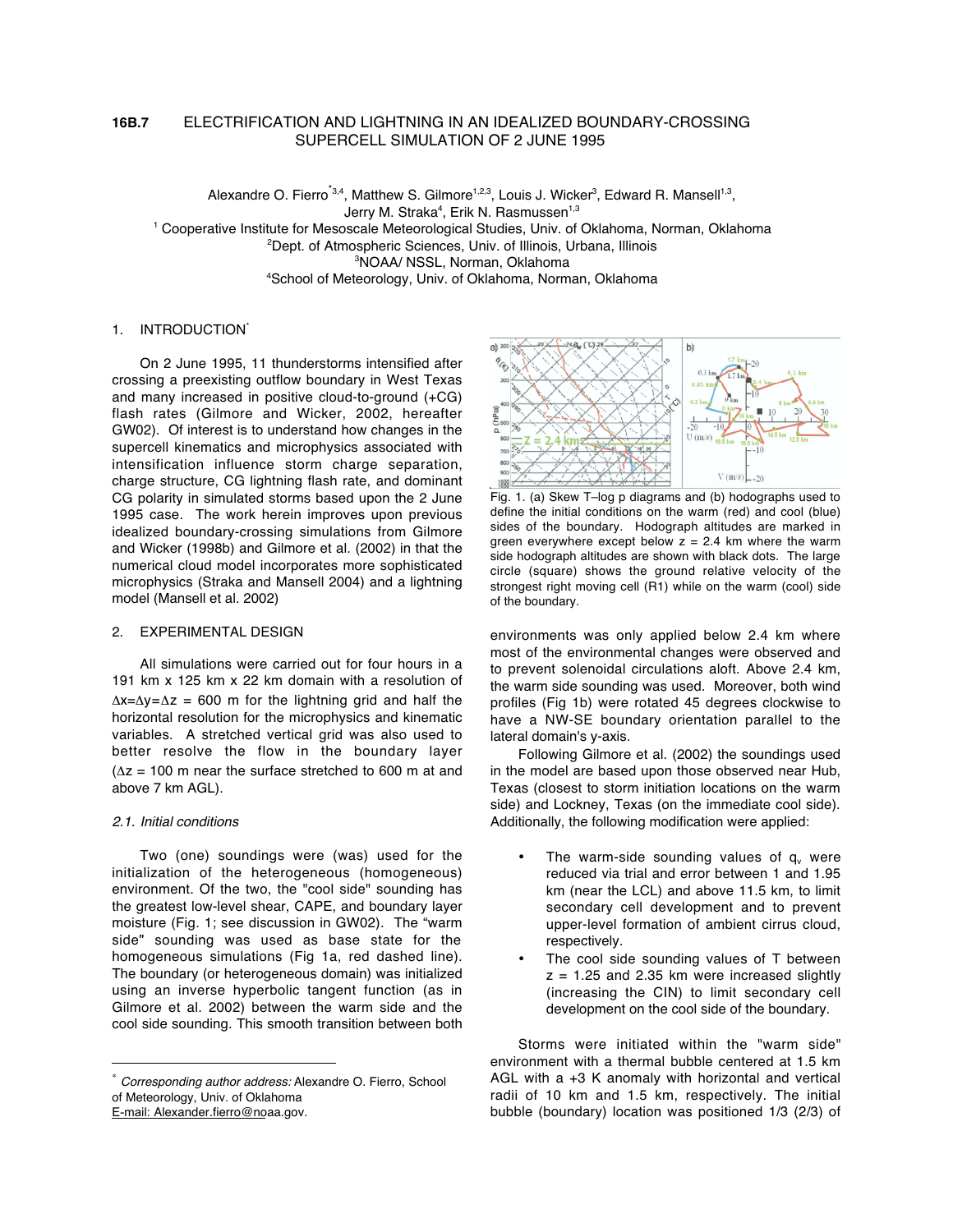the way across the domain such that the initial (and strongest) right-moving storm R1 crossed the boundary at about  $t = 2$  h. The boundary moved toward the storm (SW) at an average ground-relative speed of  $\sim$ 4 m s<sup>-1</sup>.

### 3. EXPERIMENTAL METHODOLOGY

### 3.1. General overview

Motivated from the observational hypotheses of GW02, the first goal of this work was to determine qualitatively and quantitatively how the simulated supercell's kinematics and microphysics responded to the change in environmental conditions as it crossed the boundary. The second goal was to test how this intensification influenced storm electrification, charge structure, and lightning for four different non-inductive (NI) charging schemes.

### 3.2. Model charging and microphysics schemes

Four NI charging schemes were tested: Gardiner et al. (1985, hereafter Gardiner) modified following Ziegler et al. (1991), Saunders et al. (1991, hereafter S91) modified following Helsdon et al. (2001), Saunders and Peck (1998, hereafter SP98) modified following Mansell et al. (2003), and Riming Rate (hereafter RR; Mansell et al. 2003). Each of the four schemes are based upon laboratory experiments where collisional charging was measured between ice crystals and a riming rod (simulated graupel) in the presence of supercooled liquid water. This process is believed to account for much of the observed electric fields in thunderstorms.



Fig. 2. Respective critical curve diagrams of (a) the Gardiner et al (1985) NI scheme adapted by Ziegler et al. (1991), (b) the Saunders et al. (1991) NI scheme as modified by Brooks et al (1997) and Helsdon et al. (2001) and (c) the Saunders and Peck (1998) and Riming Rate (Mansell et al. 2003) NI schemes. The SP98 critical curve used for this study was modified by Mansell et al. (2003) and is shown by "Modified SP98". The charging sign acquired by graupel is shown for each region. All diagrams extrapolate below  $T = -30$  C.

The difference among these schemes is attributed to different laboratory conditions and to the choice of how cloud water is represented (Fig. 2). [The Takahashi (1978) scheme was not selected since it is incapable of producing +CG flashes in multicell and supercell storms in the current version of the model (Mansell et al. 2002, 2003).]

The coefficients controlling inductive charging were unchanged for the four cases. However, the magnitude of inductive charging is a function of the local electric field (produced initially by NI charging). Thus, inductive charging also differed throughout the domain between the four NI schemes tested.

#### 4. RESULTS AND DISCUSSION

# 4.1. Kinematic and microphysics evolution in homogeneous and heterogeneous environments

Data was extracted and analyzed using a box following the strongest right-moving cell (R1) in this study (lateral edges of this box are shown in Fig. 3). Thus, all the plots shown herein will focus on R1 only.

As expected, the initial evolution (until ~80 min) of R1 kinematics and microphysics was similar in the homogeneous and heterogeneous cases (Figs. 3 and 4). Later, as R1 crossed the boundary  $(t = 120$  min; Fig. 3b), it significantly increased in maximum updraft speed at mid and low-levels (Fig. 4a), 40 dBZ echo top height (Fig. 4b), maximum low-level rotation (Fig. 4c) and 20 m  $s^{-1}$  updraft volume (not shown), which indicated a stronger and more mature supercell. The midlevel updraft speed reached its maximum after crossing the boundary and remained sustained for about 40 min. Additionally, after crossing, R1 increased in maximum radar reflectivity (Figs. 3 and 4b), hail and graupel mixing ratio (not shown), hail and graupel volume (Fig. 4d, not shown for hail). These quantities increased further after the reflectivity cores of storms R1<br> $x$  (km)



Fig. 3. Simulated radar reflectivity at  $z = 1.5$  km in the heterogeneous environment (a) before R1 crosses the boundary ( $t = 80$  min), (b) after R1 crosses the boundary  $(t = 140$  min). The black-filled contours represent updraft speeds greater than 15 m s<sup>-1</sup> (at  $z = 5$  km). The thin black lines are the surface potential temperature perturbation of –1 K relative to the warm side of the boundary. The dotted line represents the track of storm R1. The secondary supercell storm that forms on the boundary at  $t = 90$  min is labeled S1 and the left-moving supercell storm is labeled L1. The thick NW-SE line bisecting the storm depicts the location of the vertical cross sections shown in Fig. 5.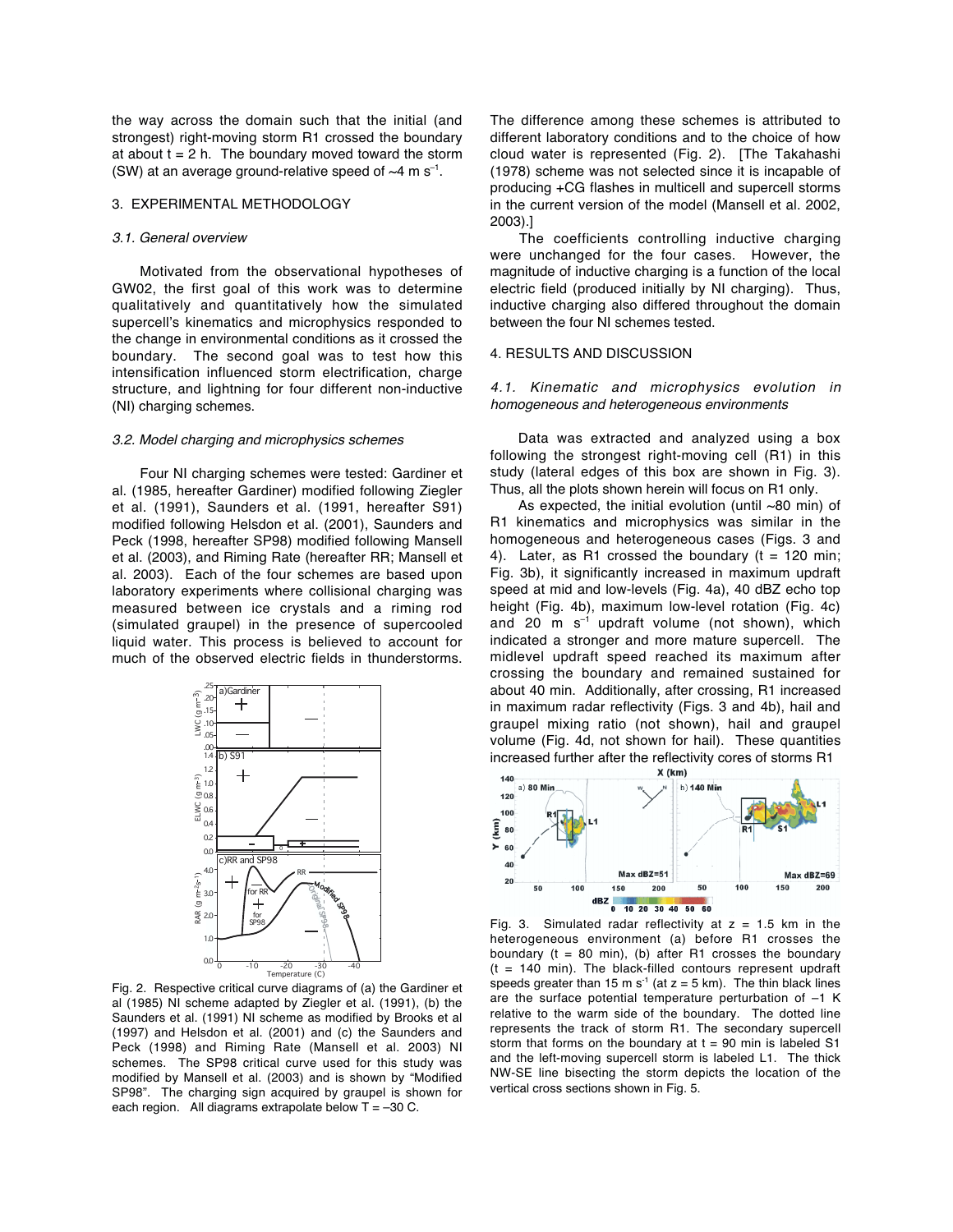

Fig. 4. Time-height contour plot of (a) maximum vertical updraft speed (m  $s^{-1}$ ), (b) maximum radar reflectivity (c) maximum cyclonic vertical vorticity  $(x10^4 s^{-1})$  for the heterogeneous case, and (d) graupel volume for the heterogeneous environment (black) and homogeneous environment (green) cases. Several thin contour lines are shown for the heterogeneous case at regular intervals (marked) with one contour thickened for comparison with a contour from the homogeneous simulation. The comparison contours in (a), (b), (c) and (d), are 35 m  $s^{-1}$ , 40 dBZ, 150  $s^{-1}$ , and 10 & 20 km<sup>3</sup> respectively. In (c), only selected outer-most contours are shown and the homogeneous case is omitted.

and S1 merged ~70 min after R1 crossed the boundary.

S1 formed as the low-level outflow from L1 and R1 collided with the boundary. No merger of 15 m  $s^{-1}$ updraft volumes occurred between S1 and any other storm's at this time. However, the storm precipitation regions for R1 and S1 did slowly merge: graupel mixing ratio (not shown) and volume increased at low levels (Figs. 4d), resulting in larger areas and magnitudes of radar reflectivity there (Figs. 3 and 4b). However, it is unclear how much of these increases during this time were attributed to R1's intensification after crossing versus the gradual merger with S1. By  $t = 190$  min, the 45 dBZ core regions of both storms at  $z = 1.5$  km had merged – coincident with the largest relative increase in graupel and hail volume there (Fig. 4d, not shown for hail). To capture the merger, the box following R1 was increased by 44% after 205 min (Fig. 3).

In the homogeneous case, even during R1's strongest intensification phase, these kinematic and microphysics variables did not experience similar large increases (green contours in Figs. 4a-b, and 4d). Also, R1 became outflow-dominated and dissipated near 150 min (not shown), while R1 in the heterogeneous environment survived through the four hours of simulation. Hence, the new environment in the heterogeneous case was critical for intensifying and sustaining R1.

# 4.2. Charge structure in relation to kinematics and microphysics

Fig. 5 below shows the evolution of R1 charge structure for each of the four cases. Direct comparison



Fig. 5. Vertical cross sections in the NW-SE direction of net charge density ( $nC$  m<sup>-3</sup>) and CG initiation locations for the heterogeneous environment and NI charging schemes of a) Gardiner and b) SP98. Cross sections are shown at three separate times: (a1-b1) t=80 min, (a2-b2) t=140 min, and (a3 b3) t=205 min, which represents the times before crossing, just after crossing, and after the reflectivity merger, respectively Red (blue) colors indicate positive (negative) charge density and yellow symbols indicate the locations of +CG and –CG initiation within  $\pm 15$  min of the slice time and within a few gridpoints orthogonal to the slice.

is allowed by using a common cross section time and location for each case (shown in Fig. 3). When the cross section was shifted, small differences in the charge structure were observed primary within R1's downdraft region.

At  $t = 80$  min (or in the homogeneous case at  $t=120$ min, not shown) within the updraft region, both SP98 and RR storms exhibited an inverted tripole (two negative charge regions enclosing a midlevel positive charge region; not shown for RR), while the S91 and Gardiner cases showed a normal tripole (two positive charge regions enclosing a midlevel negative charge region). These structures are demonstrated in Fig. 5 for the Gardiner and SP98 cases.

After crossing at  $t = 140$  min, the magnitude of the lower charge region within the updraft weakened in all four cases (e.g., two of the cases in Fig. 5). The strengthened updraft lofted the charge-carrying graupel (upward-sloping graupel contours and increased graupel volume aloft in Fig. 4d) along with the middle and upper charge regions (Fig. 5) consistent with the McGorman et al. (1989) hypothesis.

### 4.3. Lightning activity

The lofting of R1's midlevel and upper level charge regions caused the IC flashes to initiate higher (not shown). This relative increase aloft and reduction below might accounts for almost- constant trend of total IC rate between 90 and 150 min (Fig. 6). Nevertheless, a significant relative increase in total IC flash rate occurred after ~175 min (Fig. 6), consistent with enhanced collisional charging rate during the merger as increased graupel terminal fallspeed and number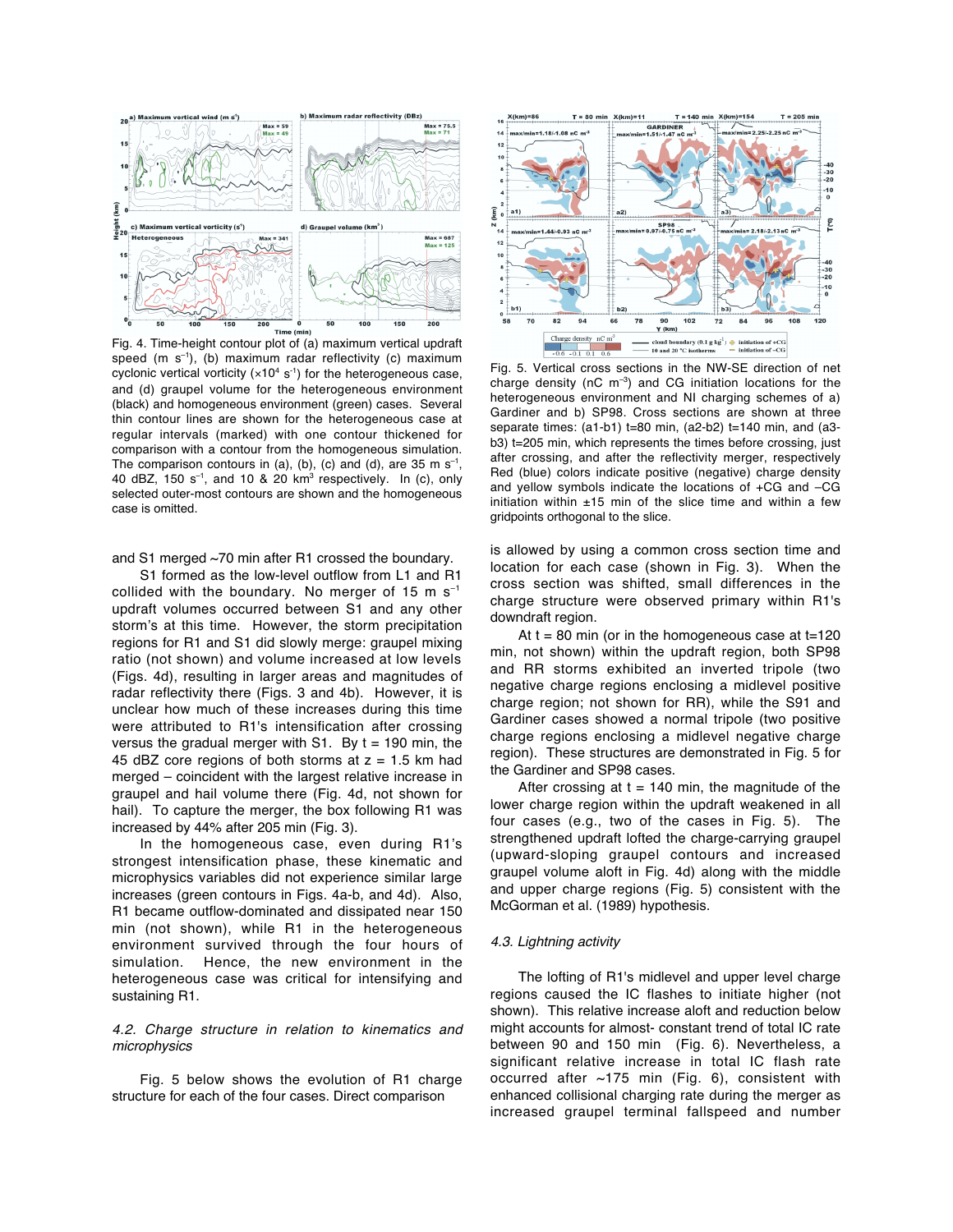

Fig. 6. Time series plots of 5-min counts of simulated positive CG, negative CG, and IC lightning flashes for the heterogeneous simulation of (a) Gardiner and (b) SP98.



Fig. 7: As in Fig. 4 but contoured for 50 total (a) negative leader segments and (b) positive leader segments for the four NI schemes (Gardiner, S91, SP98 and RR). Inside each contour, the total amount of (horizontally integrated) leaders is greater than 50.

concentration (Fig. 4d) occurred over a larger area owing to greater areal and volume extent of graupel.

Enhanced downward graupel flux to low levels (Fig. 4d) was coincident with the descent of the leaders (Fig. 7) and with greater CG flash rate (Fig. 6). Interestingly in all four cases the positive leaders gradually descended to lower altitudes after R1 crossed the boundary, which is not true for the negative leaders (Fig. 7). This is consistent with the development/ enhancement of a negative charge at low levels  $(z = 0.5 - 4$  km) in all cases (Figs. 5a3, 5b3) after crossing. Although only the 50 contour is shown in Fig. 7 the behavior was consistent no matter what contour from 1 to 500 was selected for display.

### 5. DISCUSSION AND CONCLUDING REMARKS

We have shown that the subsequent changes in the storm's kinematic and microphysical state associated with intensification after crossing the boundary had a significant impact on the evolution of the simulated storm charge structure and lightning.

Consistent with Gilmore et al. (2002), R1 increased in 40 dBZ echo top, updraft speed, and low-level mesocyclone rotation after crossing the boundary. The sustained intense updraft after crossing lofted the charged particles. R1 intensification on the cool side was also important for enhancing graupel and hail volumes, inductive charging rates (ICR), and NI charging rates (NICR), leading to deeper and stronger charge regions

The merging of the reflectivity core region between two storms was coincident with the largest relative increase of downward mass flux of graupel, allowing the development of negative charge within the downdraft and progressive positive leader descent in all four cases there. These negatively charged hail and graupel particles (via primarily NI charging) fell outside the cloud (and updraft) where liquid water content and temperatures are relatively low and thus, were able to retain much of their negative charge previously gained aloft in the main mid-to-upper main negative charge region. Moreover, inside the updraft at low levels, negative inductive charging dominated, with the exception of S91 and Gardiner where locally, pockets of positive inductive graupel charging were found which descended to low levels. In three of the four cases, this enhanced sedimentation of negatively-charged graupel after crossing (and especially after the merger) was associated with increased +CG flash rates. In contrast, none of the four homogeneous simulations (none of which included a storm merger) showed a progressive descent of the positive leaders (not shown).

We now present a conceptual model to explain the lightning behavior. First, we suggest that the midlevel charge structure that develops in each NI case predetermines the sign of the most common downwardpropagating leaders. Second, it is then the low-level charge magnitude and sign within the downdraft that determines the sign of the leaders that are able to propagate downward there. For example, for the NI schemes with a midlevel charge structure favoring downward-propagating positive (negative) leaders, the negative charge region at low levels in all four cases favors increased (reduced) positive (negative) leaders reaching ground. Further evidence of this is found in Fig. 7; the two schemes having a midlevel charge region favoring downward propagation of positive leaders (i.e. SP98 and RR) have negative leaders located at higher altitudes after  $~160$  min than the 2 schemes favoring downward propagation of negative leaders (Gardiner and S91). Moreover, unlike the negative leaders, the positive leaders gradually and consistently descended with time in all four cases (Fig. 7). Third, the number of leaders that reach ground (CG's) between cases is also modulated by each NI scheme's charging and leader initiation rates. That is, schemes with more downwardpropagating lightning (leader) initiation aloft and/or enhanced low-level negative charge will have a greater probability for positive leaders reaching ground.

The GW02 hypothesis about greater positive NICR within the updraft is supported by the RAR-based schemes (SP98, RR), however, we have shown that one must consider the charge structure within the downdraft region as well to explain the CG occurrence there. Also, one cannot neglect the contribution to the charge structure from inductive charging.

At this point, the reader might wonder which of the four NI schemes tested here are correct. We do not know but suspect that none are. An argument supporting this answer is that other cells (other than the R1) forming and evolving differently (for instance S1 and L1, see Fig. 3) exhibited similar updraft charge structure and dominant CG polarity as R1 (not shown). This is